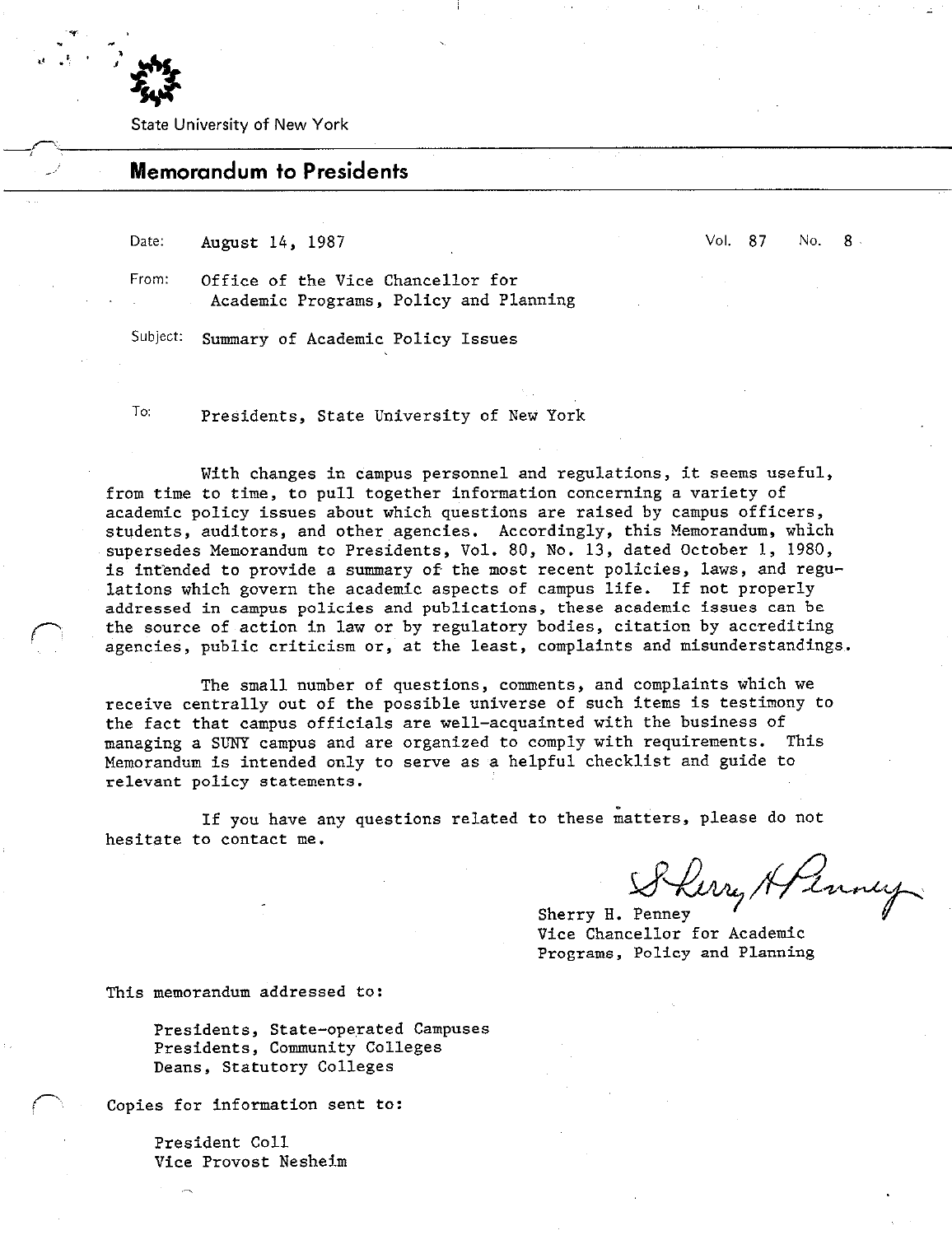### Program Registration

Every curriculum creditable toward a degree, leading to licensure in a profession, or leading to a certificate or diploma must be registered with the Commissioner of Education before a campus may publicize its availability or recruit or enroll students. In addition to inviting action from the State Education Department as it enforces this regulation, failure to comply may affect the use of scholarships and other financial aid programs. Only those programs which are registered according to required procedures should be listed in any campus catalog.

Any course offered for credit must be part of a registered curriculum as a general education course, a major requirement, or an elective.

## Program Initiation, Revision, and Elimination

Campuses establish new programs and deactivate or discontinue existing programs according to procedures outlined in Memorandum to Presidents, Vol. 87, No. 7, "Revised Procedures for Submission of Academic Program Proposals," and Memorandum to Presidents, Vol. 83, No. 11, "Procedures for Deactivation and/or, Discontinuance of Academic Programs."

### Curricula and Courses

 $\bigcap$ 

Commissioner's Regulations Section 52.2 (c) requires that, in addition to being registered, each curriculum and its courses must be well-defined in writing, with course descriptions clearly stating the subject matter and requirements of each course. The college catalog is the best place for such descriptions and this catalog should be current and up-to-date. Each campus must make certain that courses in each curriculum are offered with sufficient frequency to enable students to complete their programs within the minimum time for completion for that degree level. Credit earned at the undergraduate level must be for "college-level work" and at the graduate level for work designed expressly for graduate students. Enrollment of undergraduate students in graduate courses and of graduate students in undergraduate courses should be strictly controlled. Academic policies which are applicable to each course, including its learning objectives and methods of assessing student achievement, must be made explicit by the instructor at the beginning of each term.

Where minors are required within a baccalaureate degree curriculum, conditions for fulfilling such requirements should be specified. Ordinarily, such a minor should consist of 18 to 24 semester hours of credit.

## Credit by Evaluation

Campuses should make known to students the policy for award of academic credit by various forms of evaluation as governed by the policy outlined in Memorandum to Presidents, Vol. 76, No. 11, "Award of Academic Credit by Evaluation." This covers use of published examinations and other demonstrations of proficiency and the application of transfer'policies to credit earned by such means.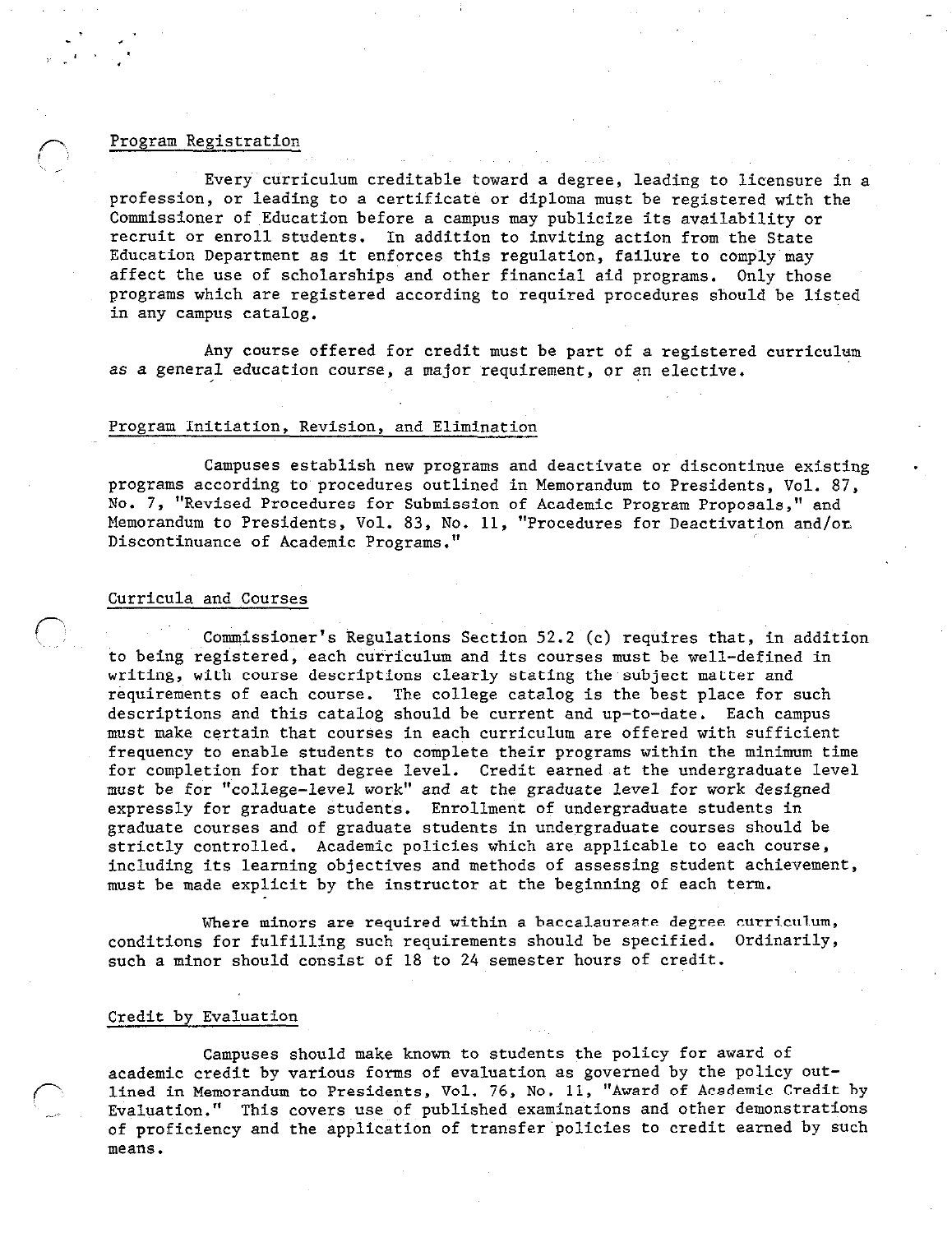## Developmental/Remedial Courses

In Memorandum to Presidents, Vol. 85, No. 11, "University Guidelines on Developmental/Remedial Courses," it'was indicated that campus faculty are responsible for determining which courses should be designated as remedial/ developmental and, therefore, offered without credit. These courses are to be identified in the college catalog, along with the conditions under which they may be required, and this listing reviewed periodically.

### Two Degrees at the Same Level

A campus policy regarding the awarding of two degrees at the same level should be established in accordance with Memorandum to Presidents, Vol. 86, No. 2, "Restatement of Guidelines on Awarding of Two Degrees at the Same Level."

### Off-Campus Instruction

Commissioner's Regulations Sections 50.1 (q),  $(r)$ ,  $(s)$ , and  $(t)$  and 54.1-3 govern instruction offered at locations other than the principal center of an institution or another degree-granting institution. If a complete program is to be conducted at an off-campus site, that site is to be designated a branch campus, which must be approved through a Master Plan amendment. If no complete program is offered but more than 15 credit-bearing courses are conducted or there are more than 350 credit-course registrations in any academic year, an off-campus location is regarded as an extension center and must be approved by the State University and the State Education Department. An extension site, an off-campus instructional location with a lower level of activity, does not require external approval. All courses offered for credit at an extension site or extension center must be part of the registered curricula at the campus's principal center or branch campus, and current records for such off-campus activity must be maintained. Actions for approval of extension centers should be initiated through the Vice Chancellor for Academic Programs, Policy and Planning following the form and procedures outlined in the State Education Department memorandum to Chief Executive Officers Number 80-16 of September 19, 1980. Actions for establishment of branch campuses should be discussed with the Office of the Vice Chancellor for Academic Programs, Policy and Planning.

### Cross Registration

The cross registration arrangements which a campus makes with another campus must be authorized annually by the Chancellor, in accordance with Memorandum to 'Presidents Vol. 73, No. 42, dated August 23, 1973. A request for authorization containing a list of campuses with which cross registration arrangements will be made, estimates of the number of students to be involved, and a report on the previous year's cross registration activity is to be submitted to the Vice Chancellor for Academic Programs, Policy and Planning by September 1.

., r i

 $\cdot$   $\cdot$ '\_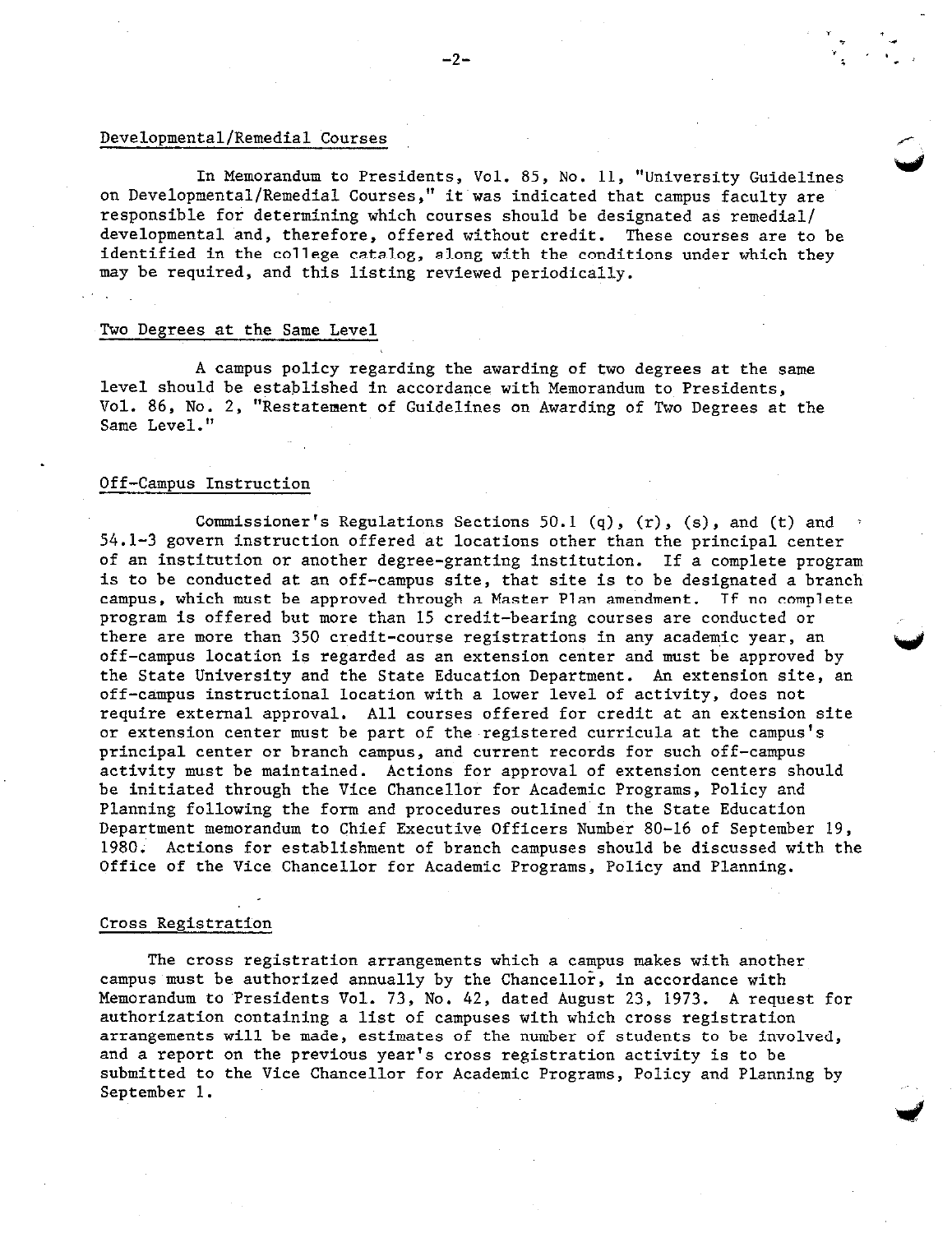## Program Review

. I.' .

In the interest of emphasizing the assurance of high program quality, the State University some time ago instituted a requirement for periodic review of undergraduate academic programs. The basic principles of such a review are outlined in Memorandum to Presidents, Vol. 77, No. 3, "Request for Procedures for the Review of Academic Programs," and the procedures to be followed were most recently restated in Memorandum to Presidents, Vol. 85, No. 18, "Undergraduate Academic Program Reviews." A statement of campus procedures for implementing the review requirement, the schedule to be followed, and brief summaries of the completed program reviews are to be filed with the Vice Chancellor for Academic Programs, Policy and Planning and updated as appropriate.

#### Admissions

Students should be admitted through an orderly process using published criteria which must be uniformly applied. Admissions policy should take into consideration the past performance, previous educational experience and other achievements of students (the Commissioner's Regulations use the word "capacity") in determining their ability to undertake a course of study and the ability of the campus to provide the instructional and other support necessary for a student to complete the program. Probably the best approach in all of this is the "truth-in-advertising" concept and the interest of the potential student should be kept in mind in the admission process.

Students, as consumers of educational services, are entitled to a fair investment return when they accept an offer of admission. Therefore, each campus should attempt to supply in advance to all prospective students accurate information on the subjects which are useful in making a decision to attend that institution. (See Memorandum to Presidents, Vol. 80, No. 9, "Advertising Guidelines for State-operated Campuses. ") According to Commissioner's Regulations, Section 53.2, students at an institution and persons who have contacted the institution for the purpose of enrolling shall receive or have made available to them in the form of a catalog or bulletin the information described below under "The Campus Catalog."

## Record Keeping and Advisement

 $\sqrt{2}$ 

Every campus must maintain for each student a permanent, complete, accurate, and up-to-date transcript of student achievement at the campus. This document is the official cumulative record of the student's academic achievement, and copies should be made available at the student's request, in accordance with State University policies, or to agencies or individuals authorized by law to receive such records in accordance with provisions of the Buckley Amendment. (See Memorandum to Presidents, Vol. 85, No. 8, "Family Educational Rights and Privacy Act of 1974: An Update.") In addition, an accurate record should also be maintained on any financial aid which is granted to a student.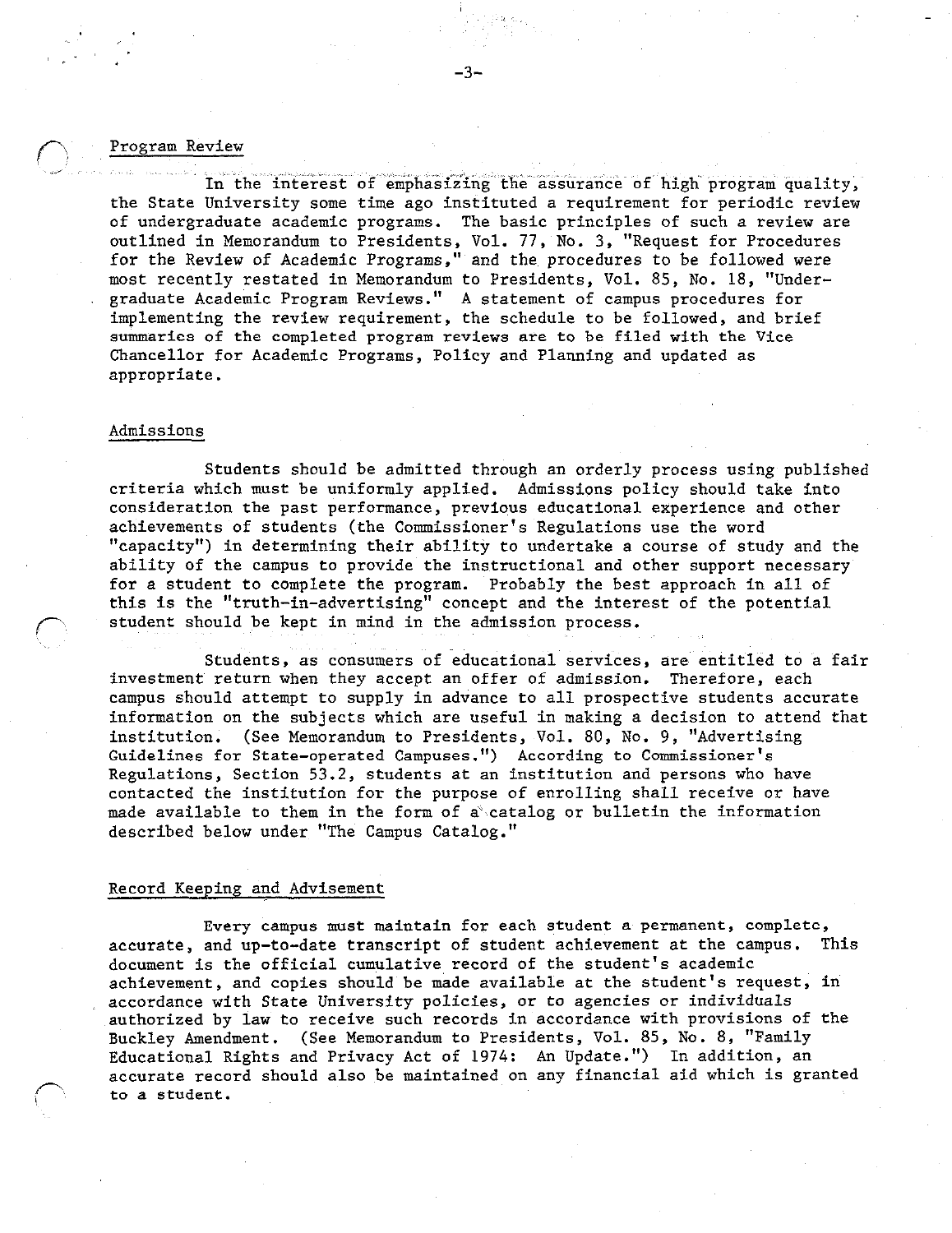Although each student has the personal responsibility to be aware of degree requirements in the program undertaken and to know what requirements yet need completion at each stage of progression through the program, it is also the responsibility of the campus to assist the student in this knowledge. The Registrar's Office, or such other location as may be designated by the campus president, should keep on hand and make available to students a record of their progress and remaining requirements. Campus procedures in this regard should assure that students receive effective guidance as to what requirements are necessary to complete specified programs and be periodically advised by qualified individuals as to their progress toward completion of programs, and that the records of their progress be available in a timely fashion to assure completion in normal time limits.

## Satisfactory Academic Progress and Program Pursuit

Each campus is to adhere to the University-wide standards for satisfactory academic progress and program pursuit adopted by the State University Board of Trustees and approved by the Commissioner of Education in determining student eligibility for State financial aid awards. These standards should be published in the catalog and other appropriate publications along with statements relating these standards to the campus academic standards for probation and dismissal. (See Memorandum to Presidents, Vol. 81, No. 7, "Implementation of SED Academic Progress and Program Pursuit Regulations for State Student Financial Assistance.")

Each campus should establish a policy describing satisfactory academic progress and program pursuit for persons eligible for financial aid through the State Supplemental Tuition Assistance Program (STAP). This policy should be published in the catalog and/or other appropriate publications.

.<br>Communications

It is expected that each campus will have formulated and published standards for academic progress and program pursuit for general application on the campus, and these will serve as the standards for federal student financial aid programs.

## Counseling

Each campus must provide academic advice to students through faculty or appropriately qualified persons who should be thoroughly familiar with institutional policy and procedures and be available to students on a regular and convenient basis. An effective academic counseling system can enable a student to find a bond to the institution, a bond often forged in the personal relationship between a student and faculty member through the advising process. Non-academic counseling services should also be available to students to deal with the variety of emotional and developmental problems that affect them. However, no campus is expected to allocate resources to deal with major emotional problems of students on a continuing basis.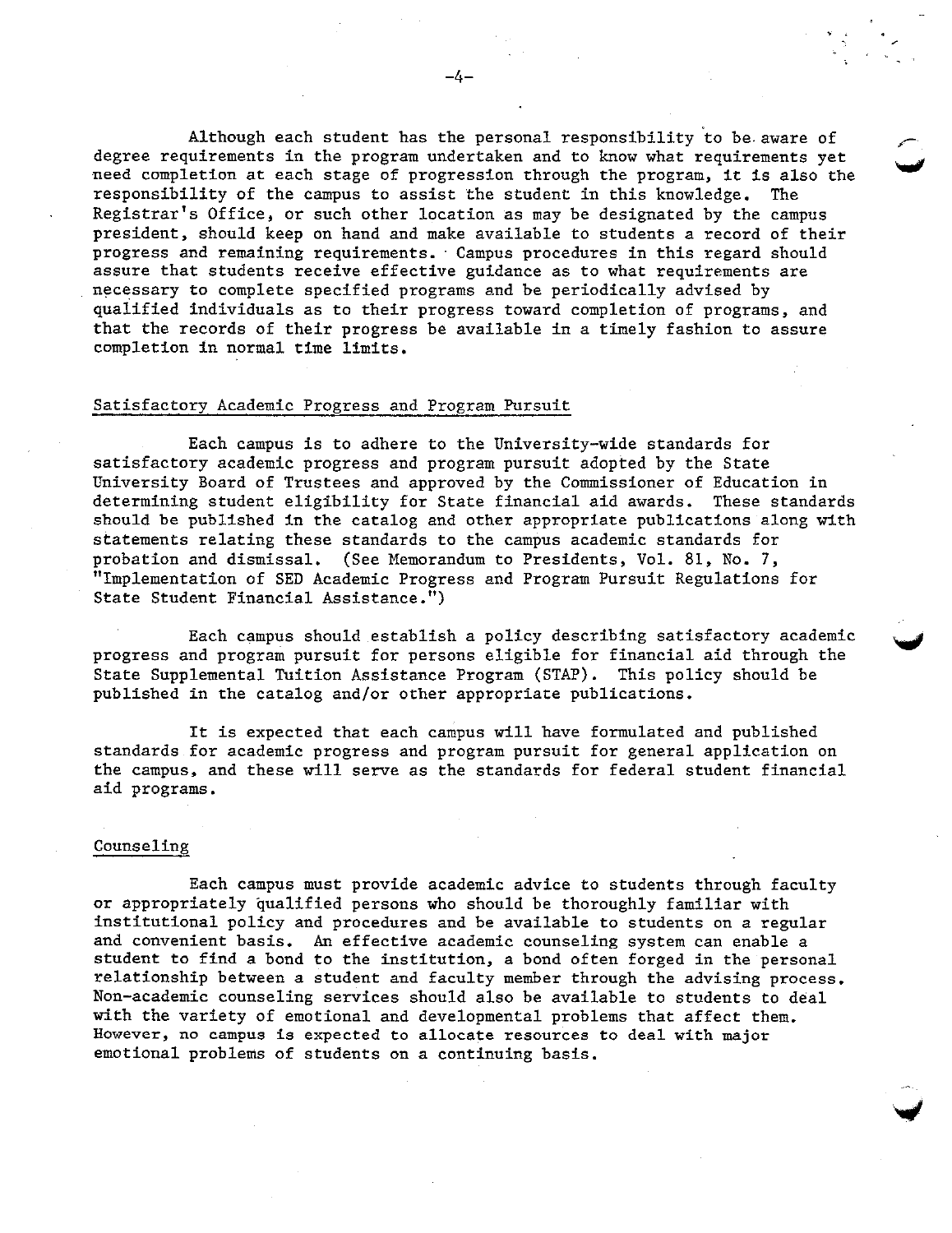#### The Campus Catalog

 $\sim$  ',  $\sim$ ,, ;

p, ,'

ด ๆ ให้ดูคลที่วันหารพร้องแต่ละเมื่อขณะตาม แม่มีดานเพื่อที่เหมือน ไม่และมหาดหรือนหยังแรกเซนี และมหาดหรือ ๆ เราม The campus catalog is a public statement of programs available, the policies and procedures of the campus educational endeavor, the educational background of the faculty and staff, and the expected conditions of the campus learning and living environment, among other information. In recent years the catalog has sometimes been interpreted in the courts as establishing contractual obligations to students which a campus must fulfill. Information to be provided to both enrolled and prospective students, as listed in the Commissioner's Regulations, Section 53.3, is as follows:

-5-

- Financial assistance available to students, including state, federal, and local institutional programs
- Costs of attending the institution, including tuition and fees, books and supplies, room and board, and other living expenses
- The refund policy of the institution
- The instructional programs of the institution, including degree, certificate, and diploma programs. Included in this description must be a list of the, degree, certificate, and diploma programs provided, which must be consistent with the inventory of registered degree and certificate programs maintained by the State Education Department. This list must contain the official program title, degree, and HEGIS code number, and is to be preceded by a statement that enrollment in other than registered or otherwise approved programs may jeopardize a student's eligibility for certain student aid awards. In addition, each degree, certificate, or diploma program must be described in terms of both prerequisites and requirements for completion, and the academic year in which each course offering is expected to be taught is to be indicated.
- Program-related facilities. This includes a general description of instructional, laboratory, and other facilities directly related to the academic program, in addition to general information describing the total physical plant. Narrative and/or statistical information must be provided about library collections and facilities, student unions, and institution-operated eating places. The hours of operation, including holiday and vacation schedules, must be provided.
- Faculty and other instructional personnel. Regular resident faculty must be listed by rank, with the highest degree held by the faculty member and the institution by which such degree was granted, and department or major program area to which such member is assigned. An estimated, number of adjunct faculty and teaching assistants in each department or major program area is also to be provided.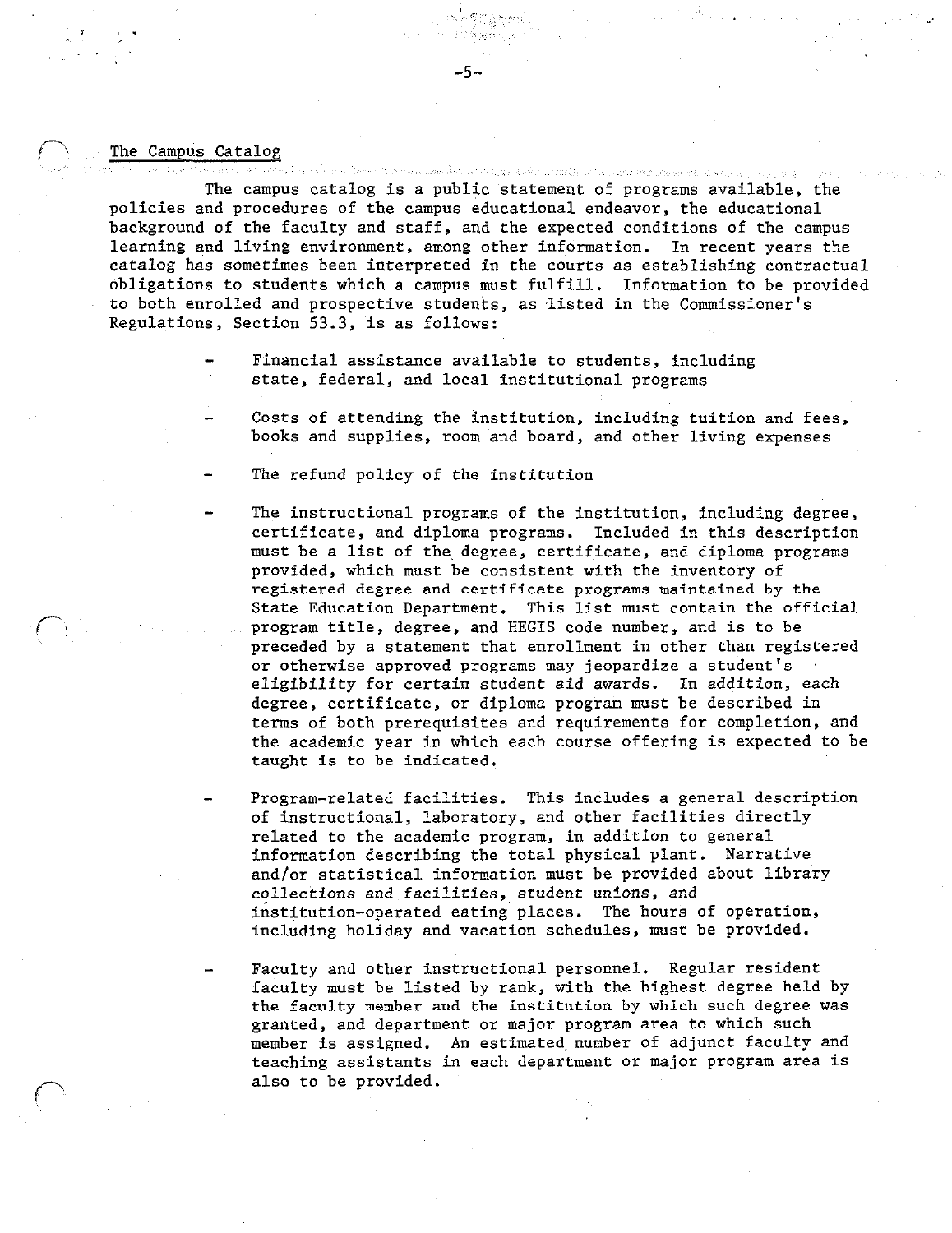- Student retention. Information on student retention and graduation rates for at least full-time undergraduates is to be provided based on a summary of the most recent cohort survival statistics available to the institution.
- Placement of graduates. This information includes summaries of job placement and graduate school placement statistics compiled by the institution, when available.

In addition, according to Commissioner's Regulations Section 52.2 (e) (3) (iii), policies regarding the following matters relating to students should be published and most institutions find it convenient to include these items in their catalogs:

- requirements for admission to the institution and to specific curricula
- requirements for residence
- graduation requirements
- awarding of credit, degrees, or other credentials
- grading
- standards of progress
- payment of fees of any nature
- refunds
- withdrawals  $\rightarrow$
- standards of conduct
- disciplinary measures, and
- procedures for redress of grievances.

Information in the catalog should be current and care should be taken to avoid misleading and ambiguous assertions. In cases where the same catalog is used for several years in a row, entering students who are affected by changes in campus policy not yet included in the official catalog should be specifically informed of these matters at the time of admission so that they will not be misled by an outdated catalog. In no case should a catalog promise what cannot be fulfilled. It is suggested that a statement be included in the catalog to the effect that provisions in the catalog may be changed during the course of the year. The name and address or telephone number of the office where current information can be obtained should be provided.

If separate catalogs or bulletins are published for separate programs or schools, only-the information outlined above which applies to that program or school need be included, but there should be a statement that separate catalogs are being used.

Advertisements, brochures, or solicitations to prospective students should call their attention to the catalog as the source of extensive information.

### Campus Instructional Calendar

Memorandum to Presidents, Vol. 81, No. 3, "Guidelines for Development of the Campus Instructional Calendar," provides an outline of policy in this area, which is based primarily upon two considerations. Commissioner's

 $\blacktriangleright$